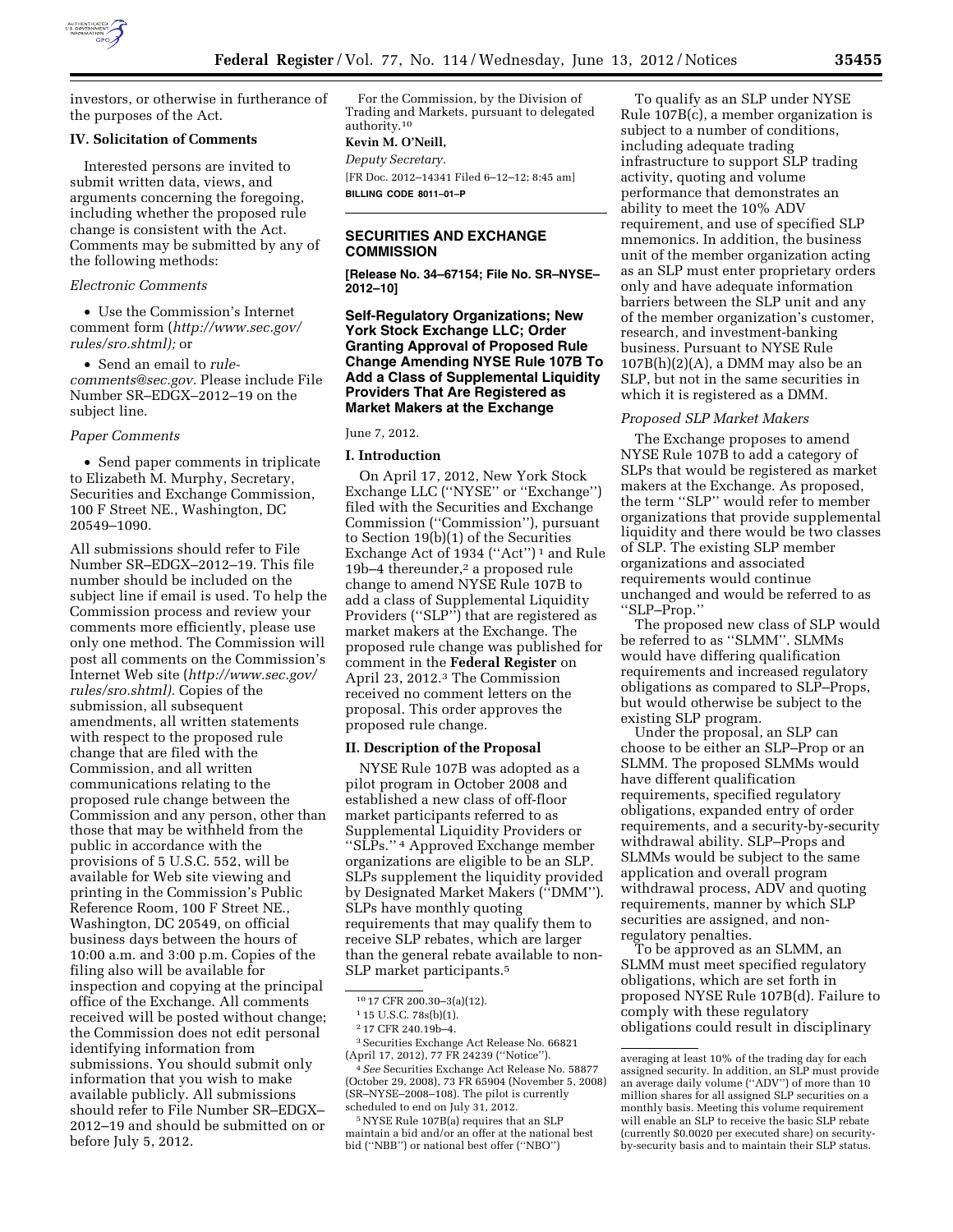action. First, pursuant to proposed NYSE Rule 107B(d)(1), the SLMM must maintain a continuous two-sided quotation in those securities in which the SLMM is registered to trade as an SLP (''Two-Sided Obligation''). As proposed, the Two-Sided Obligation applicable to SLMMs would be virtually identical to the market-maker two-sided obligations adopted by the equities markets in 2010.6 Second, pursuant to proposed NYSE Rule 107B(d)(2), the SLMM would be required to maintain net capital in accordance with the provisions of Rule 15c3–1 under the Act, which specifies the capital requirements for market makers.7 Finally, pursuant to proposed NYSE Rule 107B(d)(3), the SLMM would be required to maintain unique mnemonics specifically dedicated to SLMM activity. Use of these unique mnemonics will enable SLMMs to meet their requirement under proposed NYSE Rule  $107B(d)(1)(A)$  to identify their marketmaking activity to the Exchange. As proposed, such mnemonics may not be used for trading in securities other than SLP Securities assigned to the SLMM.

Pursuant to NYSE Rule 107B(c)(6), SLPs must currently maintain adequate information barriers between the SLP unit and the member organization's customer, research and investmentbanking business. This requirement ensures that the orders submitted by SLPs are proprietary only, and are not related to any customer-facing business, including potentially market-making businesses. The Exchange proposes to maintain this requirement for SLP– Props.

Proposed NYSE Rule 107B(j) would modify the entry of order requirements. SLP–Prop would continue to be required to enter proprietary orders only. As proposed, SLMMs would similarly be required to enter orders for their own account, however, they could be entered in either a proprietary capacity or a principal capacity on behalf of an affiliated or unaffiliated

7 17 CFR 240.15c3–1. For purposes of that rule, the term ''market maker'' is defined as ''a dealer who, with respect to a particular security, (i) regularly publishes bona fide, competitive bid and offer quotations in a recognized interdealer quotation system; or (ii) furnishes bona fide competitive bid and offer quotations on request; and (iii) is ready, willing and able to effect transactions in reasonable quantities at his quoted prices with other brokers or dealers.'' 17 CFR  $240.15c3 - 1(c)(8)$ .

person. SLMM could submit SLMM quotes to the Exchange on behalf of customers, or other unaffiliated or affiliated persons.

The Exchange proposes to add an additional ability for SLMMs to voluntarily withdraw from registration as a market maker in a particular security. Under proposed NYSE Rule 107B(f)(2), an SLMM may withdraw its registration in a security by giving written notice to the SLP Liaison Committee and FINRA. As proposed, the Exchange may require a certain minimum notice period for withdrawal, and may place such other conditions on withdrawal and re-registration following withdrawal, as it deems appropriate in the interests of maintaining fair and orderly markets. An SLMM that fails to give advanced written notice of termination to the Exchange may be subject to formal disciplinary action.

Under proposed NYSE Rule 107B(i), an SLP–Prop may not also act as an SLMM in the same securities in which it is registered as an SLP–Prop and vice versa. If a member organization has more than one business unit, and the SLP–Prop business unit is walled off from the SLMM business unit, the member organization may engage in both an SLP–Prop and SLMM business from those different business units. Provided there is no coordinated trading between the SLP–Prop and SLMM business units, they may be assigned the same securities.

# **III. Discussion**

The Commission finds that the proposed rule change is consistent with the requirements of the Act and the rules and regulations thereunder applicable to a national securities exchange.8 Specifically, the Commission finds that the proposal is consistent with Section 6(b)(5) of the Act,<sup>9</sup> which requires, among other things, that the rules of a national securities exchange be designed to prevent fraudulent and manipulative acts and practices, to promote just and equitable principles of trade, to foster cooperation and coordination with persons engaged in facilitating transactions in securities, to remove impediments to and perfect the mechanism of a free and open market and a national market system, and, in general, to protect investors and the public interest.

The Commission believes that adding an additional registered market maker

program to the Exchange will promote just and equitable principles of trade as it could potentially expand the number of market participants providing liquidity at the Exchange, to the benefit of investors. In particular, the proposal would allow additional market participants, including member organizations that are registered as market makers on other exchanges that engage in a customer-facing business, to participate in the SLP program.

The proposed SLMMs would provide supplemental liquidity in addition to the liquidity provided by DMMs and SLP–Props, and the Exchange would continue to require that a DMM be registered in every security listed on the Exchange. Because the proposed SLMMs would be required to meet the Two-Sided Obligation applicable to all equities market makers, the Commission believes that the proposed rule change would also remove impediments to and perfect the mechanism of a free and open market and a national market system by increasing the number of market participants that are required to maintain a continuous two-sided quotation a specified percentage away from the NBBO in the securities in which they are registered. Moreover, the proposed SLMM would be subject to other currently existing requirements.

The Commission finds that the proposal is not unfairly discriminatory. Registration as an SLP–Prop or SLMM is available to all Exchange member organizations that satisfy the requirements of proposed NYSE Rule 107B(c) or (d). The Commission finds further that the proposal to establish procedures for the registration, withdrawal, and disqualification of SLMM, and the SLMM quoting requirements, are consistent with the requirements of Section 6(b)(5) of the Act. The Exchange's proposed rules provide an objective process by which a member organization could become a SLMM and for appropriate oversight by the Exchange to monitor for continued compliance with the terms of these provisions. The Commission also notes that these provisions are similar to the existing provisions that apply to the current SLP program.

In addition, the Commission believes that the proposed rule change is consistent with the requirements of the Act because the proposed requirements for the SLMMs are based on existing, approved requirements for registered market makers on other exchanges. In addition to the Two-Sided Obligation, the proposed SLMMs would also be required to assist in the maintenance of a fair and orderly market, as reasonably practicable, and maintain net capital

<sup>6</sup>*See* Securities Exchange Act Release No. 63255 (Nov. 5, 2010), 75 FR 69484 (Nov. 12, 2010) (SR– BATS–2010–025; SR–BX–2010–66; SR–CBOE– 2010–087; SR–CHX–2010–22; SR–FINRA–2010– 049; SR–NASDAQ–2010–115; SR–NSX–2010–12; SR–NYSE–2010–69; SR–NYSEAmex-2010–96; and SR–NYSEArca-2010–83) (order approving enhanced quoting requirements for market makers).

<sup>8</sup> In approving this proposed rule change, the Commission has considered the proposed rule's impact on efficiency, competition, and capital formation. *See* 15 U.S.C. 78c(f). 9 15 U.S.C. 78f(b)(5).